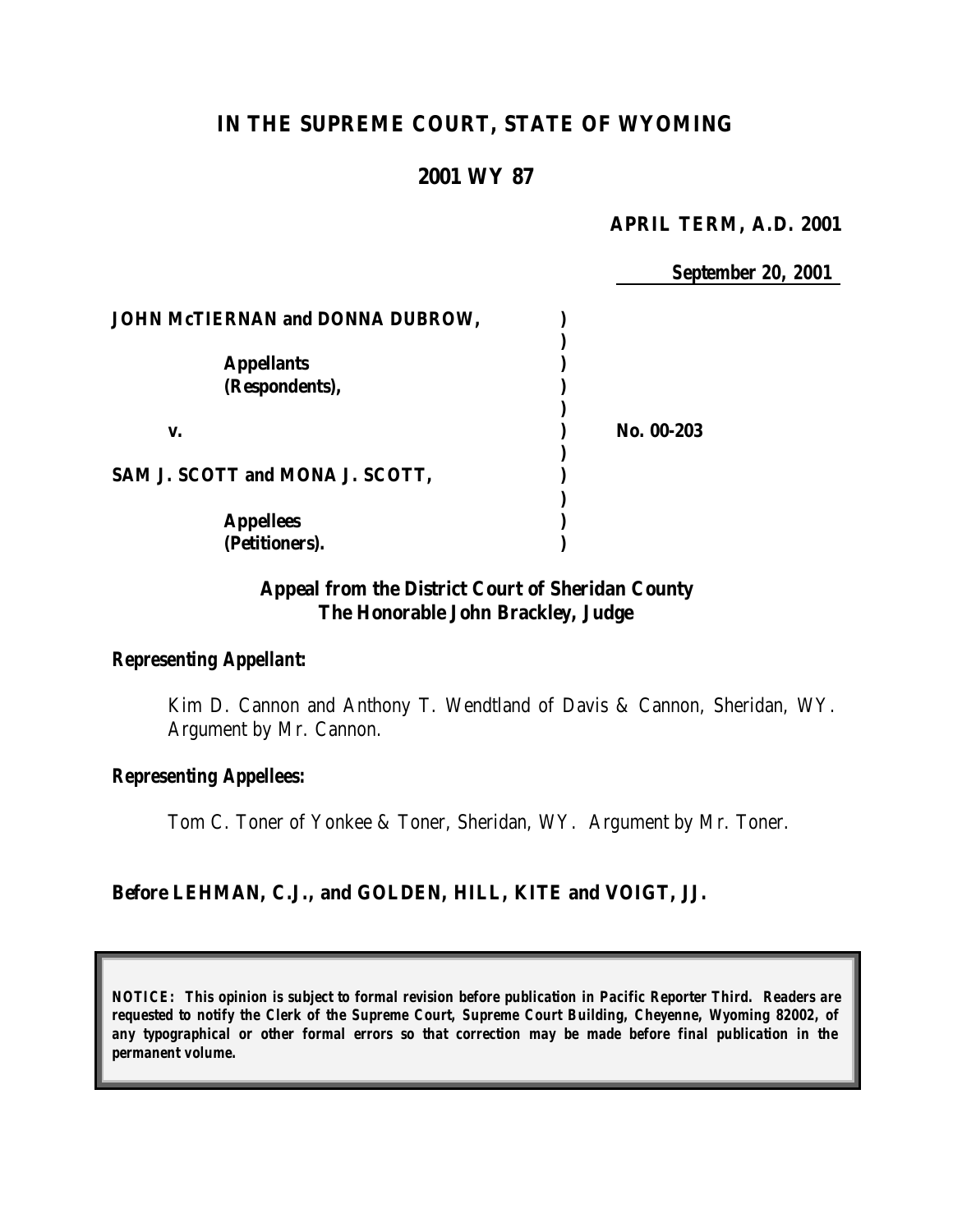## **HILL, Justice.**

[¶1] John McTiernan and Donna Dubrow (collectively McTiernan) filed a petition with the Board of Control (Board) seeking an order that Sam and Mona Scott (the Scotts) had abandoned a portion of their water rights. On remand from our decision in *Scott v. McTiernan*, 974 P.2d 966 (Wyo. 1999) (*Scott I*) for additional findings of fact, the Board concluded that the Scotts had abandoned 14.8 acres of the 28.8-acre Shallcross property and ordered the Scotts to file a petition for a change of the point of diversion and means of conveyance with the Board. McTiernan appeals from a district court order finding the Board's decision unsupported by substantial evidence and, after a review of the record, concluding that the Scotts had abandoned 9.2 acres. McTiernan also challenges the district court's conclusion that the Board did not have the authority to order Scott to file a petition for a change in point of diversion and means of conveyance. We affirm and remand to the Board for further proceedings.

- [¶2] McTiernan offers two issues for review:
	- 1. Are the Board's Findings and Conclusions on the Shallcross lands sufficiently articulated and supported by substantial evidence?
	- 2. Does the Board of Control have the authority, in support of this decision, to require Scott, the owner of a portion of the lands under the #3 Priority, to clarify the point of diversion(s) and the means of conveyance under the #3 Priority?

The Scotts agree there are two issues:

- 1. Is the Board's conclusion that only 14.0 acres of the Shallcross property were irrigated in the five years immediately preceding the filing of the abandonment petition supported by substantial evidence and sufficiently detailed findings of fact?
- 2. Was the Board of Control required to make findings of fact justifying its decision to require Scotts to file a petition for change of point of diversion and means of conveyance for their water right given that the points of diversion and means of conveyance of that water right were changed before 1965 when the McTiernan and Scott lands were owned by a common owner?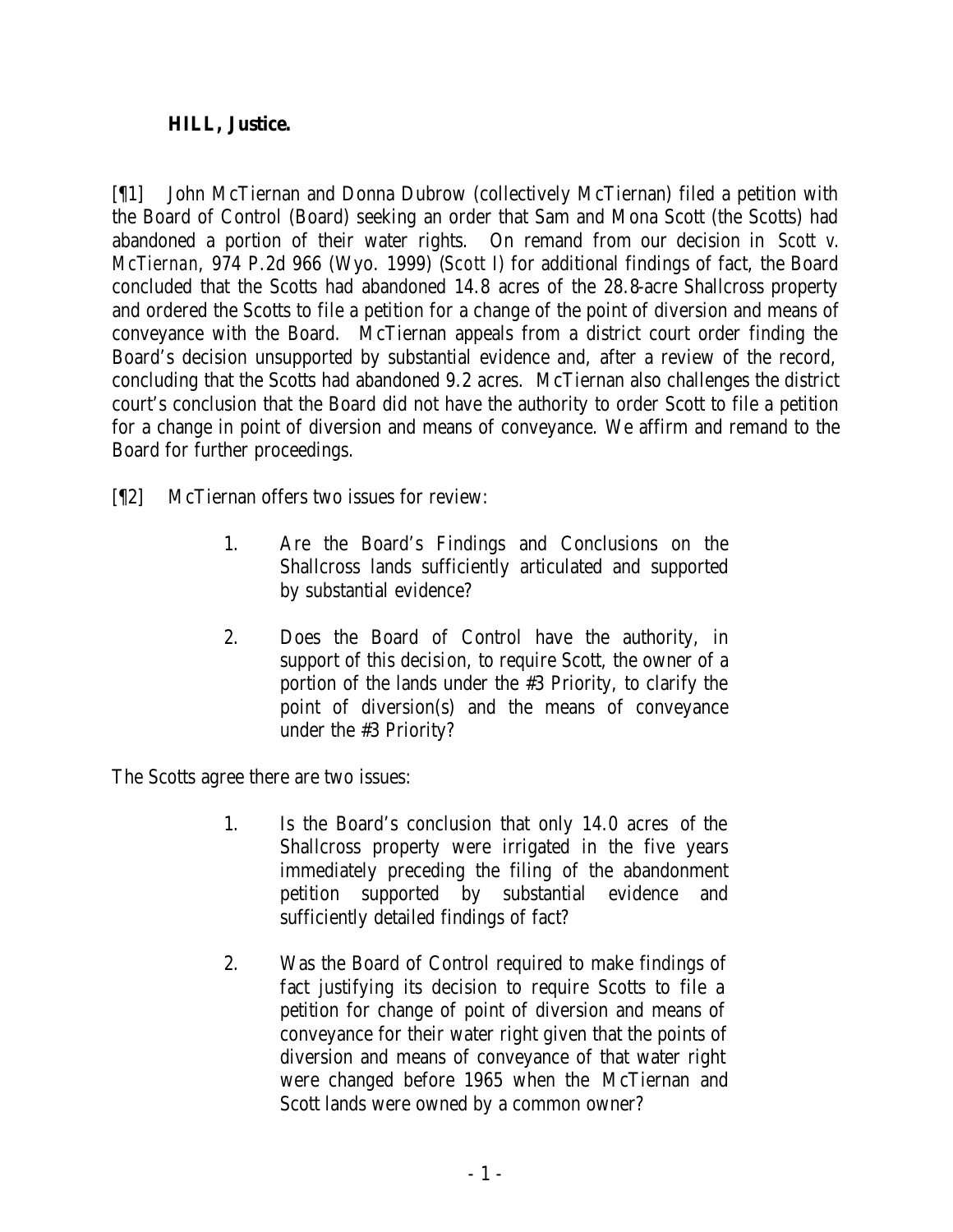#### **Procedural History and Factual Background**

[¶3] The Scotts and McTiernan are adjoining landowners whose properties were once owned in common. Both parties hold water rights in Smith Creek to irrigate the respective properties. The Scotts' water right is part of the John Ross Appropriation, which is a territorial water right with a priority date of May 1882 and is the number three priority on Smith Creek. McTiernan holds the number four priority on Smith Creek. *Scott I*, 974 P.2d at 968-69.

[¶4] In 1996, McTiernan filed a petition with the Board for a declaration of abandonment of the Scotts' John Ross Appropriation. The Scotts' appropriation irrigated two separate parcels of land: (1) Tracts 3 and 4 north of Smith Creek and (2) the Shallcross property. *Id.* In the current proceeding, our only concern is with the disposition of the Shallcross property. After a contested case hearing on the petition held in the summer of 1997, the Board concluded that the Scotts had abandoned all but 14.1 acres of the 28.8 acres contained within the Shallcross property. The Scotts appealed the decision to the district court.

[¶5] In *Scott I*, we considered the Scotts' appeal of the Board's decision on certification from the district court. We held that the Board's factual findings regarding the actual acreage irrigated on the Shallcross property were insufficient and, accordingly, we remanded the matter to the Board for proper fact-finding proceedings. While our review of the Board's decision regarding the Shallcross property in *Scott I* was rather lengthy, it is necessary for us to quote that discussion in its entirety in order to properly set forth the context of the current dispute and to facilitate our review of the Board's decision on remand and the district court's subsequent reversal:

> The Scotts maintain that the board's conclusion that only 14.1 acres of the Shallcross property were irrigated during the five years immediately preceding McTiernan's filing of the abandonment petition was not supported by substantial evidence or by sufficiently detailed findings of fact. McTiernan argues that sufficient evidence and adequate findings of facts supported the board's determination. We agree with the Scotts that the board's findings of fact concerning the Shallcross property were inadequate.

The Scotts claimed that they irrigated twenty-five acres of the Shallcross property in 1996. McTiernan conceded that the Scotts had irrigated three acres of the Shallcross property. The board addressed the Shallcross property in finding of fact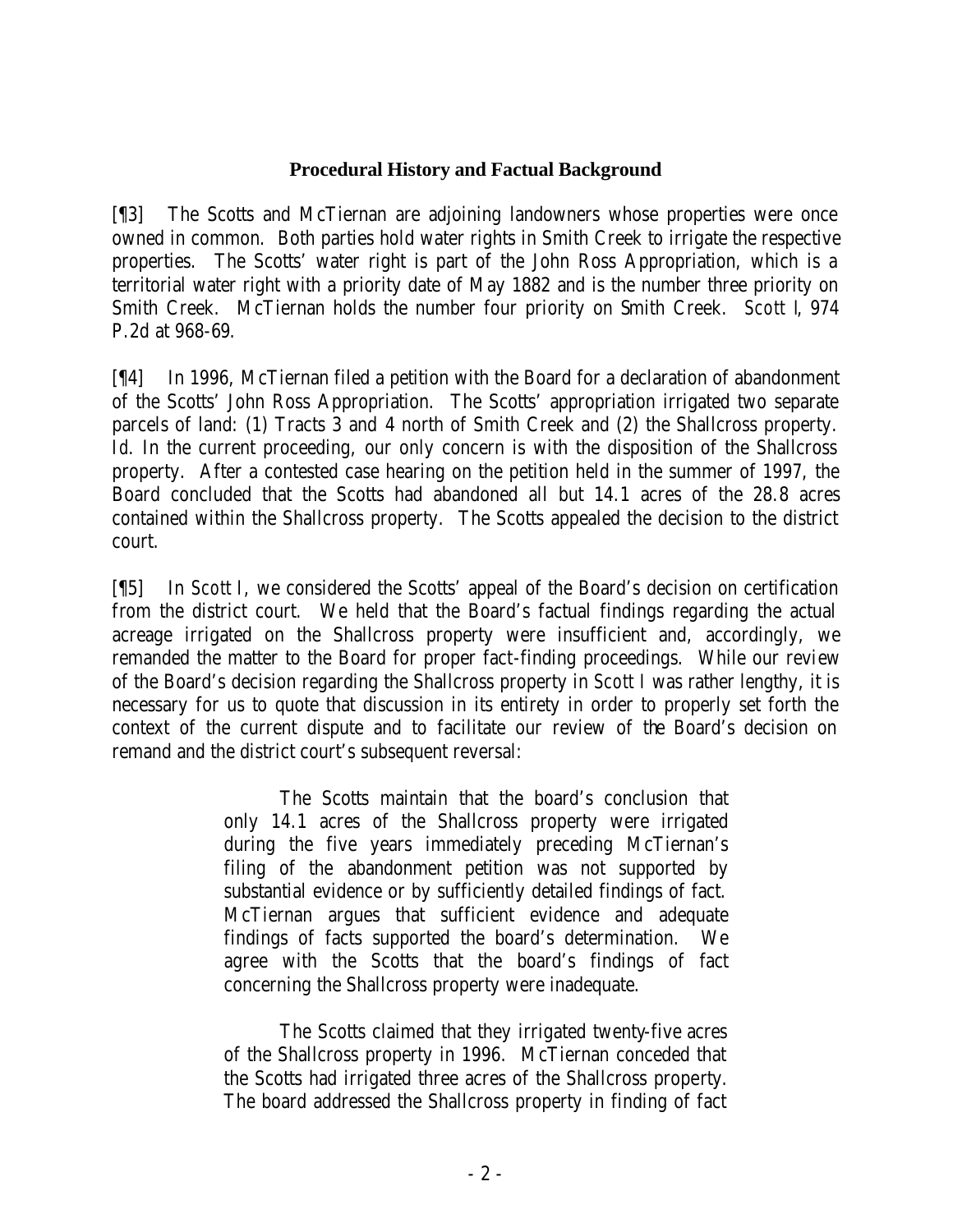number 23. That finding stated in pertinent part:

*SW ¼ NE ¼ of Section 24, Township 57 North, Range 87 West (Shallcross property):*

> Bruce Barton, a McTiernan witness, testified at the public hearing that he observed irrigation in the SW¼ NE¼ of Section 24, Township 57 North, Range 87 West, shown as 3.0 acres in green on Exhibit No. 30 submitted as evidence at the public hearing. Robert Mullinax, John Dahlke and Roy Powers testified at the public hearing that they observed the "big gun" operating on the Shallcross parcel in different locations which total an additional 11.1 acres of irrigation, shown on Exhibits X-3 and 44 submitted as evidence at the public hearing.

The board accordingly concluded that only 14.1 acres of the Shallcross property had been irrigated, and it ruled that the Scotts abandoned the remainder of the water right.

The board relied on the testimony of Robert Mullinax, John Dahlke, and Roy Powers, together with Exhibits X-3 and 44, to justify its determination that the Scotts had irrigated only 11.1 acres in addition to the three acres conceded by McTiernan. Exhibits X-3 and 44 are maps which depict the Shallcross property.

Mullinax was an irrigation equipment contractor who visited the Scotts' property around August 15, 1996, to give them an estimate for installing an irrigation pipeline. He testified that he saw a big gun sprinkler operating on the Shallcross property north of the Smith Creek subdivision access road. He drew a circle on Exhibit X-3 to show the area where he saw the sprinkler operating. Mullinax testified that he also saw irrigation pipe laid out on the west side of the big gun sprinkler. He stated that a big gun sprinkler waters a circular area with a 130-foot radius. Mullinax hypothesized that the big gun sprinkler could, therefore, water approximately three-quarters of an acre on each set. [Footnote 3]

Dahlke, a hydrographer commissioner for the board,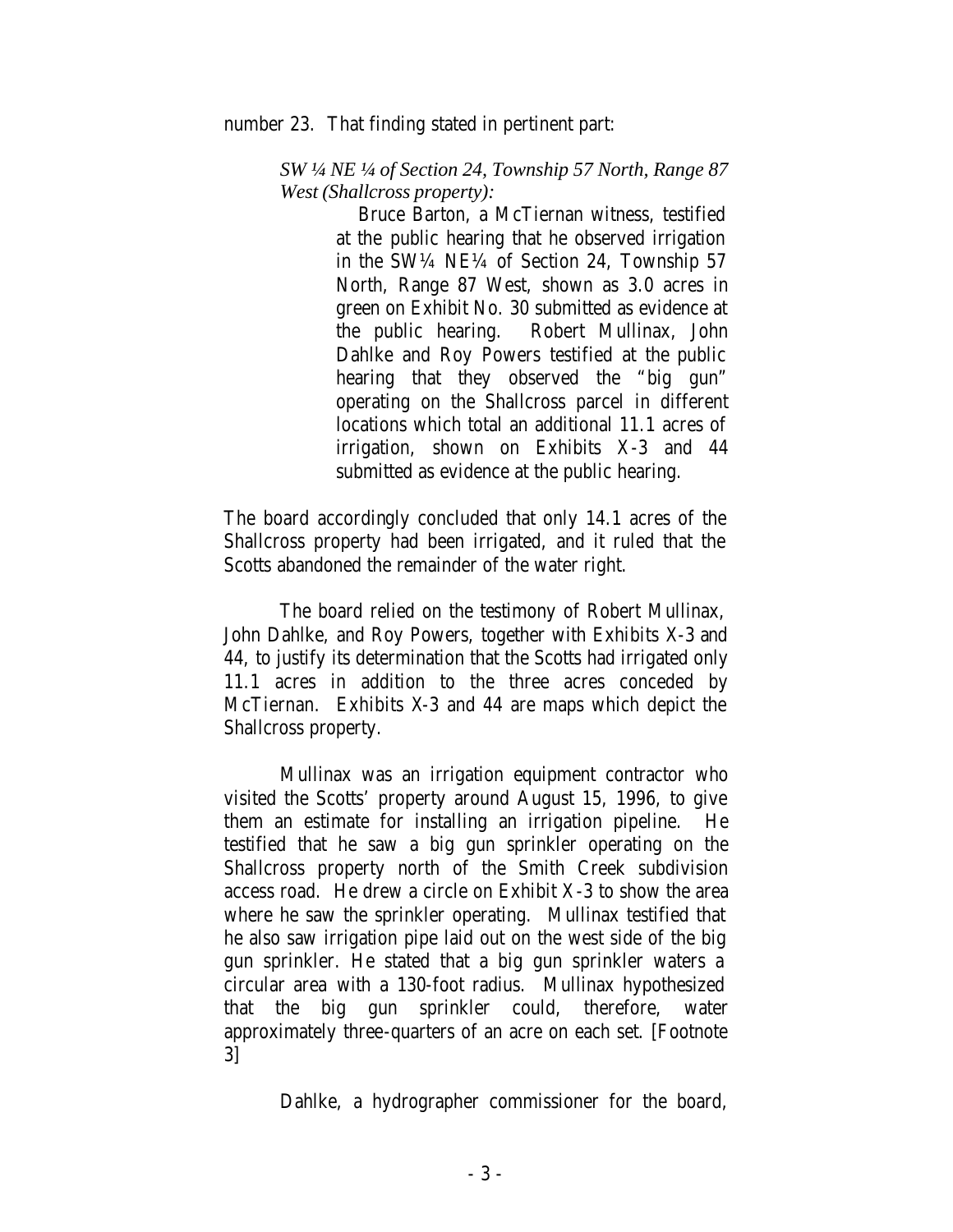also testified at the hearing. In July 1996, he observed a big gun sprinkler operating on the Shallcross property both north and south of the subdivision road. Dahlke drew six circles on Exhibit 44 to show where he saw the sprinkler operating. He went on to state that he observed "a minimum of seven or eight" acres of the Shallcross property being irrigated in 1996.

Powers owned land which neighbored the Scotts' land, and he occasionally traveled on the subdivision road through the Shallcross property. He testified that, in 1996, he saw the Scotts operating the big gun sprinkler on the Shallcross property south of the subdivision road. Powers marked Exhibit 44 to show the location of the big gun sprinkler.

The appellees [McTiernan] argue that the board's conclusion that the Scotts irrigated 11.1 acres can be extrapolated from Mullinax's, Dahlke's, and Powers' testimony. The board claims that it accepted Sam Scott's testimony that he made nine sets with the big gun sprinkler during the 1996 irrigation season. It then used Mullinax's testimony that the big gun sprinkler watered a circular area with a radius of 130 feet to calculate a total acreage of 10.98 acres, [Footnote 4] or, as the board states, "approximately 11.1 acres."

The board's argument is obviously an attempt to justify its decision in hindsight. In its findings of fact, the board did not state that it relied on Sam Scott's testimony to support its conclusion that 11.1 acres had been irrigated. Furthermore, if it had truly used this rationale to reach its conclusion, it would have determined that Scott had irrigated 10.98 or, if it had rounded the number up, 11.0 acres. The board's calculation simply does not support its conclusion that the Scotts irrigated an additional 11.1 acres of the Shallcross property.

McTiernan takes a different approach to justify the board's conclusion. McTiernan argues that the 11.1-acre conclusion can be derived by using Mullinax's statement that each big gun set covers approximately three-quarters of an acre and taking that figure times twelve to fourteen sets. McTiernan does not explain the source of its twelve- to fourteen-set figure, and no such figure is readily discernable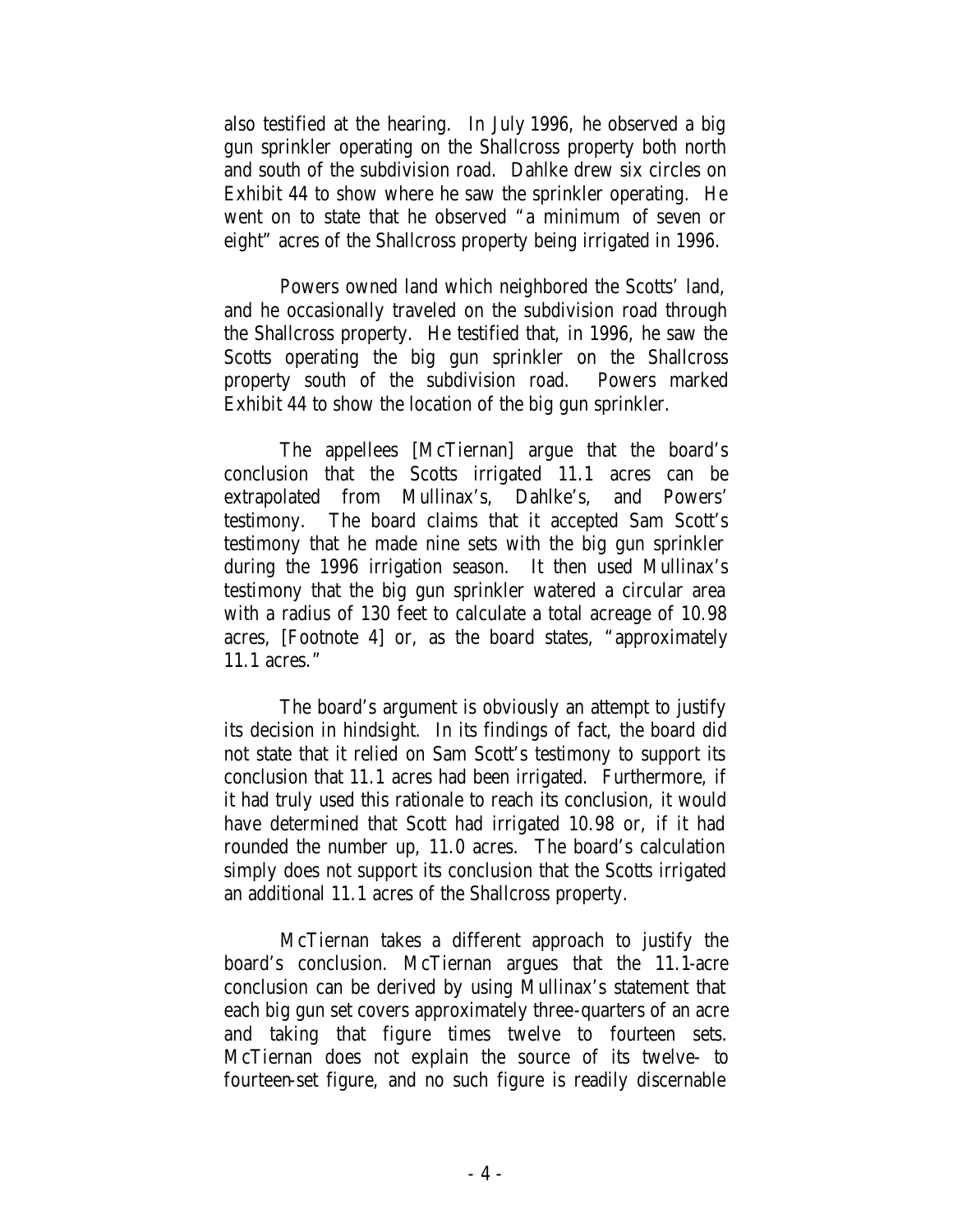from Mullinax's, Dahlke's, or Powers' testimony. We cannot, therefore, accept McTiernan's rationale to justify the board's finding.

The appellees [McTiernan] have not convinced us that the board's factual findings in this case are sufficient. Furthermore, "a litigant's brief or oral argument is no substitute for a proper agency decision." [*Schulthess v. Carollo*, 832 P.2d 552, 559 (Wyo. 1992)]. There may be a sufficient factual basis for the board's determination that the Scotts irrigated only 11.1 acres of the Shallcross property in addition to the three acres conceded by McTiernan; however, that factual basis was not included in the formal findings of fact. We, therefore, remand this case with directions that the board make additional findings of fact concerning the Shallcross property. [*Billings v. Wyoming State Board of Outfitters and Professional Guides*, 837 P.2d 84, 86 (Wyo. 1992)].

*Scott*, 974 P.2d at 971-973. Included in our discussion of the Shallcross property in the *Scott I* opinion, and noted in the quote above, were two footnotes that are relevant to the current proceedings:

> [Footnote 3] According to our calculations, a sprinkler which watered a circular area with a 130-foot radius would actually water 1.219 acres rather than three-quarters of an acre per set. We reached this conclusion as follows: Area of a circle  $=$  pi (3.1416) multiplied by the radius squared. In this case, we have: 3.1416 times 130 feet squared  $= 3.1416$  times 16,900  $=$ 53,093 divided by the number of square feet in an acre  $(43,560) = 1.219$  acres per set.

> [Footnote 4] The irrigated area may be calculated as follows: Area of a circle  $=$  pi  $(3.1416)$  multiplied by the radius squared. In this case, we have: 3.1416 times 130 feet squared  $= 3.1416$  times  $16,900 = 53,093$  divided by the number of square feet in an acre  $(43,560) = 1.219$  acres per set times 9 sets  $= 10.97$  acres. We assume that the difference between our calculation and the board's calculation is due to differences in rounding.

*Scott*, 974 P.2d at 972 n.3 and n.4.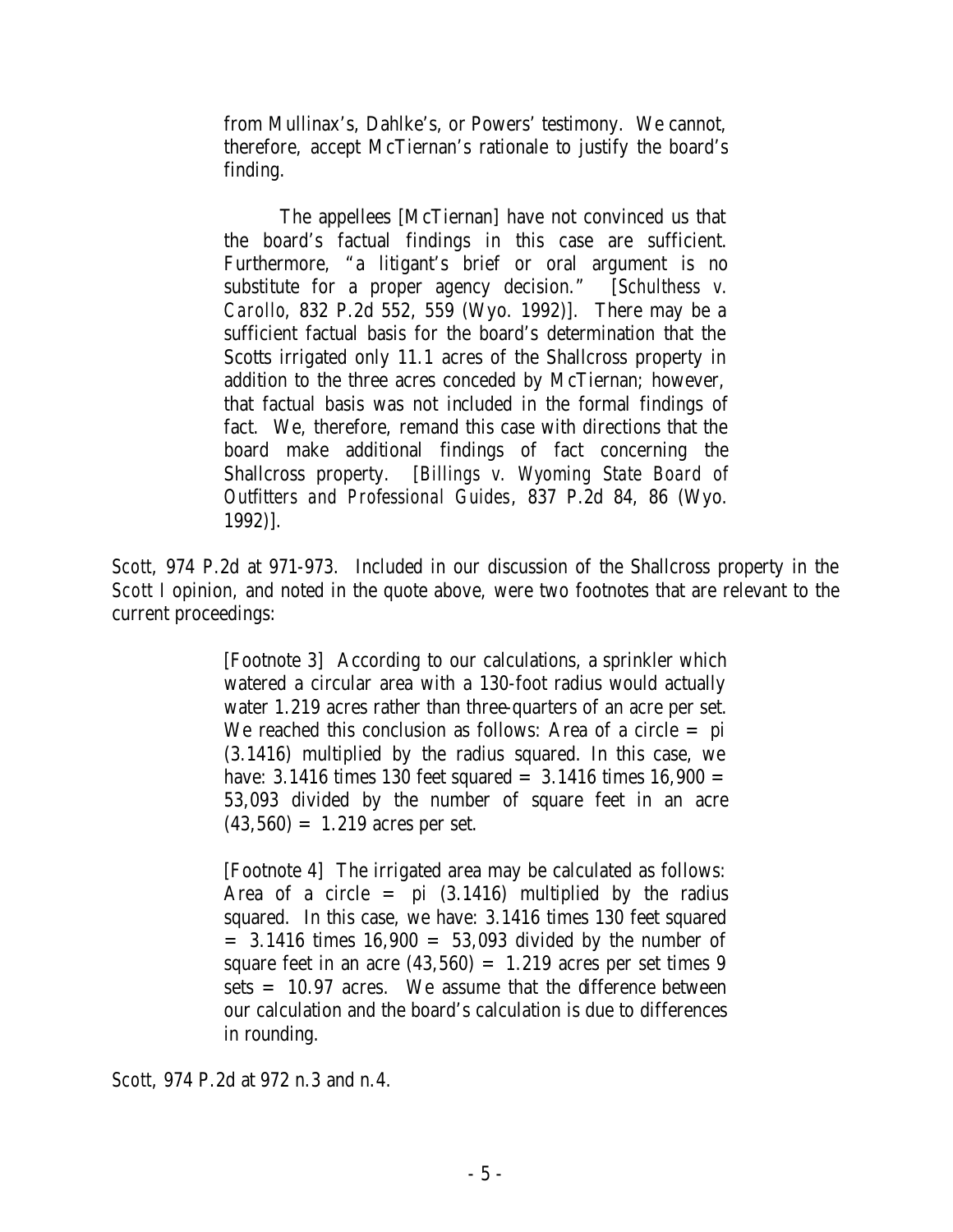[¶6] On remand, the Board reconsidered the evidence produced during the original hearing. The Board made the following two new findings of fact on remand relevant to the Shallcross property:

> THAT Sam Scott testified at the public hearing that he made nine (9) sets with the big gun sprinkler during the 1996 irrigation season. Robert Mullinax testified at the public hearing that a big gun sprinkler waters a circular area with a 130-foot radius.

> THAT State Board of Control calculates that a sprinkler which watered a circular area with a 130-foot radius at nine (9) different sets would actually water 11.0 acres as shown on Exhibits X-3 and 44. Since McTiernan conceded that the Scotts had irrigated three (3) acres of the Shallcross property as shown in green on Exhibit No. 30, a total of 14.0 acres were watered in the SW1/4NE1/4 of Section 24, Township 57 North, Range 87 West (Shallcross property).

In effect, then, on remand the Board simply applied the calculation set out in footnotes three and four of *Scott I*. The Board also ordered the Scotts to "file the necessary petition(s) with the State Board of Control for [a] change of point of diversion and means of conveyance and to identify the lands actually irrigated under the John Ross Appropriation[.]" The Scotts subsequently appealed the Board's abandonment determination and order to file petitions for a change of point of diversion and means of conveyance.

[¶7] The district court independently reviewed the evidence adduced at the contested case hearing. The court divided the Shallcross property into various parcels: (1) the three-acre parcel McTiernan conceded was irrigated; (2) an 8.1-acre parcel south and west of the main subdivision road; (3) an 8.5-acre parcel; (4) 1.5-acres accounted by roads; and (5) a 3.6-acre and 4.1-acre parcel on the north side of the property. All parties agree that the three-acre parcel was irrigated.

[¶8] The district court noted the following testimony regarding the 8.1-acre parcel:

• Sam Scott drew a line in green on the 8.1-acre parcel on Exhibit X-3 representing a pipeline serving a big gun sprinkler. The line runs from the center of the southern boundary of the property extending in a curved fashion through the west end and passing easterly through a culvert on the subdivision road into the west end of the 8.5-acre parcel.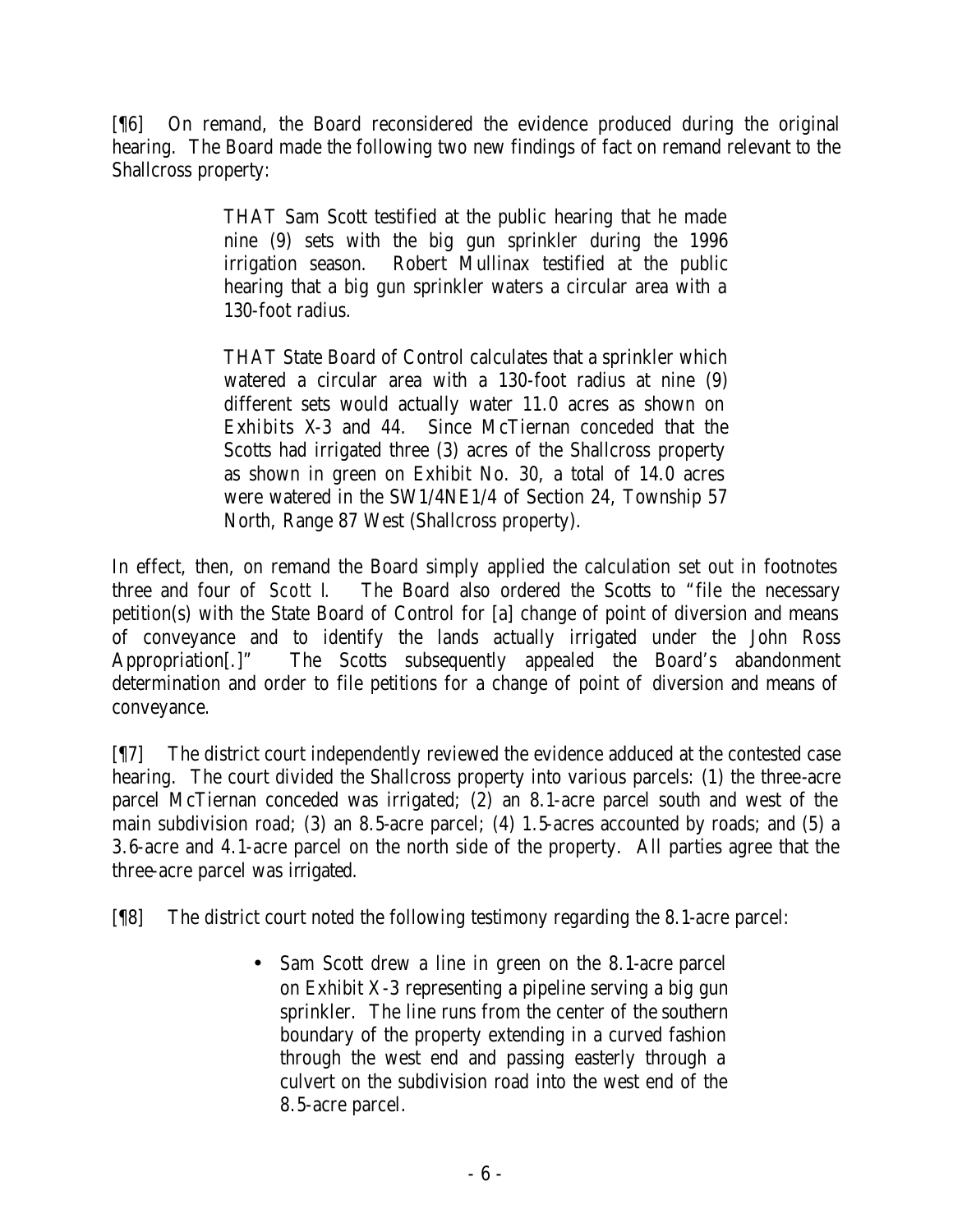- Sam Scott testified that it took three or four and possibly five sets from the big gun sprinkler to get the west side of the parcel and back through the culvert down a line west and south of the subdivision road. In four days of irrigating between May 15 and May 19, Scott recorded at least ten and maybe twenty sets.
- John Dahlke, the area hydrographer, testified he witnessed big gun sprinklers operating on the 8.1-acre parcel in 1996. He observed, at a minimum, three sets to the south of the subdivision road. Dahlke drew circles on Exhibit 44 indicating where he observed the guns operating. The area observed by Dahlke would equal a minimum of 3.657 acres irrigated, not including overlap.
- Roy Powers, a neighbor of the Scotts, drew a large circle on Exhibit 44 just west of the sets Dahlke observed indicating where he saw the big gun sprinkler running in 1996. The circle takes in most of the property west of the subdivision road as it curves north. The circle drawn by Powers comports with Scotts' testimony. Powers estimated the irrigated acreage he observed was between five and seven acres.
- Sam Scotts' father-in-law, Harold Neu, testified he irrigated the entire 8.1-acre parcel beginning in July 1996 making at least two sets per day. Mona Scott testified she helped Neu irrigate the entire parcel.

In regard to the 8.5-acre parcel, the district court cited the following testimony:

- Robert Mullinax drew a red line running east and west parallel to a fence line on Exhibit X-3 indicating where he observed big gun irrigation pipeline. Mullinax drew a circle at the east end of the 8.5-acre where he observed the big gun sprinkler operating.
- Dahlke drew three circles in the 8.5-acre parcel along the pipeline drawn by Mullinax on Exhibit X-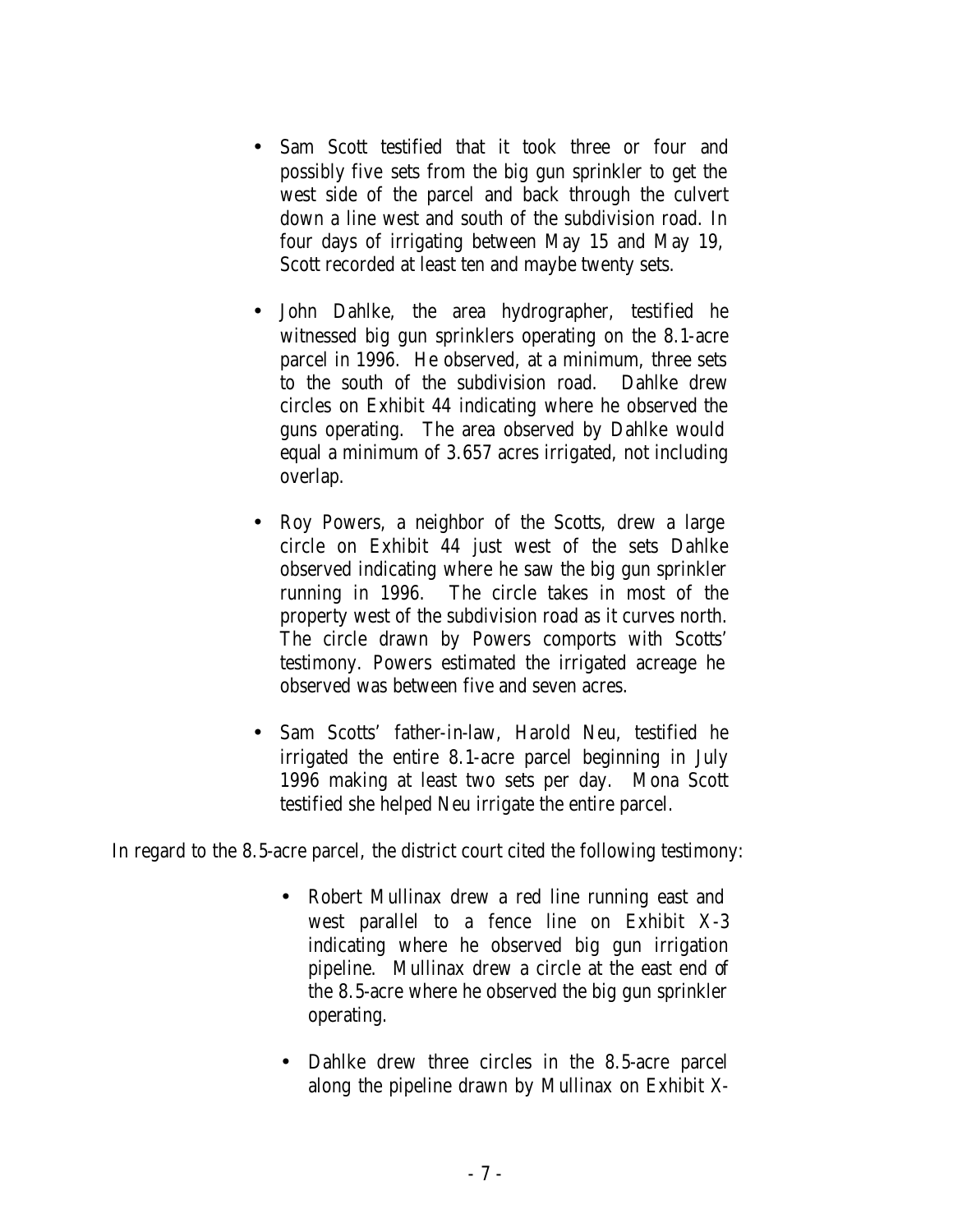3. Both Mullinax and Dahlke observed three or four sets along the pipeline route.

- Sam Scott testified that he watered the 8.5-acre parcel in May of 1996 and August 1996. Scott did not testify to any specific number of sets although his testimony indicated extensive efforts to water the entire parcel.
- Harold Neu indicated that he made two or three sets while assisting Scott during the May 1996 irrigation. Mona Scott testified she made one or two sets during the same time period. Neu further testified that in August 1996, he irrigated the entire 8.5-acre parcel south of the fence with the big gun sprinklers.

The court noted that there was no evidence in the record to show that the 1.5 acres of road or the 3.6 and 4.1-acre parcels on the north side of the Shallcross property were irrigated. Based on the foregoing evidence, the district court concluded there was not substantial evidence to support the Board's conclusion that 14.8 acres of the Shallcross property had been abandoned. The court held that 9.2 acres (1.5 acres plus 3.6 acres plus 4.1 acres) had been abandoned.

[¶9] Finally, the district court remanded the Board's order requiring Scott to file a petition to change his point of diversion and means conveyance for the John Ross Appropriation. The court found that there were no basic findings of fact to support this order. The Board was informed that if it merely meant for Scott to identify the points of diversion and means of conveyance without a formal petition it should have said so, but that it had no authority to require a petition to change them absent evidentiary support.

[¶10] This matter is now before us on appeal by McTiernan from the district court's decision.

## **STANDARD OF REVIEW**

[¶11] Our review of Board of Control decisions is guided by the standards set forth in Wyo. Stat. Ann. § 16-3-114(c) (LexisNexis 2001):

> (c) To the extent necessary to make a decision and when presented, the reviewing court shall decide all relevant questions of law, interpret constitutional and statutory provisions, and determine the meaning or applicability of the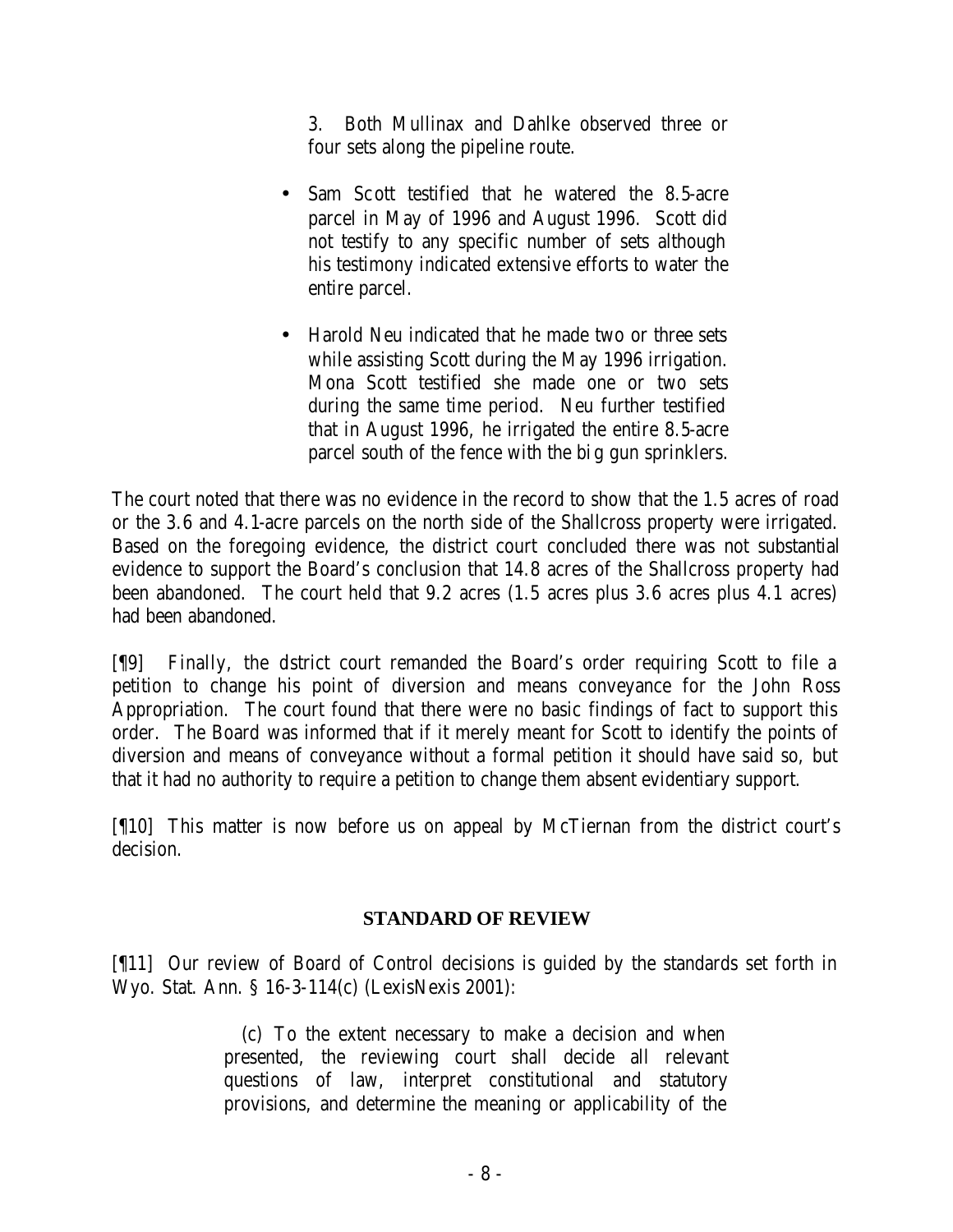terms of an agency action. In making the following determinations, the court shall review the whole record or those parts of it cited by a party and due account shall be taken of the rule of prejudicial error. The reviewing court shall:

- (i) Compel agency action unlawfully withheld or unreasonably delayed; and
- (ii) Hold unlawful and set aside agency action, findings and conclusions found to be:
	- (A) Arbitrary, capricious, an abuse of discretion or otherwise not in accordance with law;
	- (B) Contrary to constitutional right, power, privilege or immunity;
	- (C) In excess of statutory jurisdiction, authority or limitations or lacking statutory right;
	- (D) Without observance of procedure required by law; or
	- (E) Unsupported by substantial evidence in a case reviewed on the record of an agency hearing provided by statute.

The issue presented to us concerns the existence of substantial evidence<sup>1</sup> in the record in support of the Board's decision. We have described substantial evidence as:

> Substantial evidence is defined by this court as "relevant evidence which a reasonable mind might accept in support of the conclusions of the agency." The substantial evidence standard also requires that there be more than a scintilla of evidence. It is not required that the proof attain such a degree of certainty as to support only one conclusion to the exclusion of all others. Once the measure of evidence has surpassed the scintilla threshold, the possibility of drawing two inconsistent conclusions from the entire record does not mean that the conclusion drawn by the administrative agency is not supported by substantial evidence. Even where this court,

<sup>&</sup>lt;sup>1</sup> In several cases we have stated that adjudicated water rights will not be set aside unless justified by clear and convincing evidence. *See Scott I*, 974 P.2d at 970; and *Wheatland Irrigation District v. Pioneer Canal Company*, 464 P.2d 533, 537 (Wyo. 1970). Neither case explicitly lays out how that standard is to be applied to an agency decision. In fact, *Scott I* analyzed the Board's decision exclusively within the context of the substantial evidence standard. Since we can resolve this case under the statutorily established substantial evidence standard, we will not discuss at this time the apparently inherent contradiction between a substantial evidence and a clear and convincing standard of review.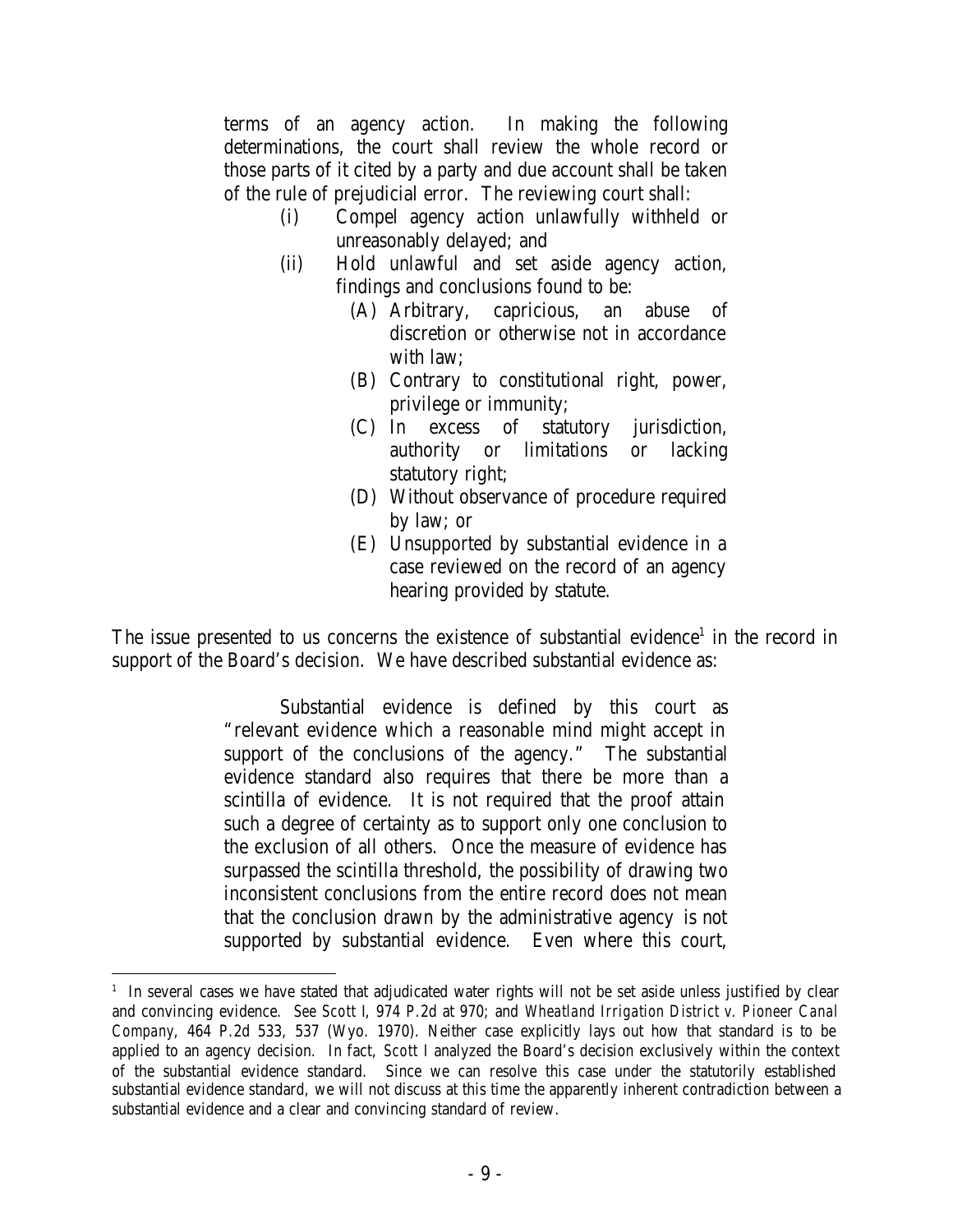after reviewing the record, arrives at a different conclusion, the court cannot substitute its judgment for that of the agency's as long as the agency's conclusion is supported by substantial evidence.

*Joe Johnson Company v. Wyoming State Board of Control*, 857 P.2d 312, 314-15 (Wyo. 1993) (quoting *Department of Employment, Labor Standards Division v. Roberts Construction Company,* 841 P.2d 854, 857 (Wyo. 1992)). "For evidence to be sufficient to allow a 'reasonable mind' to accept an agency's conclusion, there must appear in the record evidence which allows either a definitive conclusion or a reasonable extrapolation based on the surrounding circumstances." *GID v. Wyoming State Board of Control*, 926 P.2d 943, 951 (Wyo. 1996).

#### **DISCUSSION**

[¶12] Preliminarily, we must address the effect of our remand in *Scott I*. McTiernan contends that our remand was a limited one since our concern at that time was about the form of the Board's findings, not the factual basis. McTiernan argues that the remand did not call for additional hearings or findings of fact. McTiernan points to the two footnotes cited in our discussion in *Scott I* as instructions to the Board on "how a proper finding – satisfactory to the Court in this case  $-$  should be set forth by the agency." In effect, McTiernan argues that all this Court expected on remand from the Board was "supplemental findings consistent with sound mathematics." According to McTiernan, this is what the Board did on remand when it made additional findings that Scott had made nine irrigation sets with the big gun and then used the calculations set forth in footnotes three and four of *Scott I* to arrive at a total of 14.0 acres irrigated.

[¶13] It is apparent that both McTiernan and the Board have misconstrued our order in *Scott I*. If our intention was the simple application of the mathematical calculation set forth in the footnotes to our opinion in *Scott I*, then we could have conserved judicial and administrative resources by making the calculations and associated findings ourselves and ordered the entry of the appropriate judgment on remand. Instead, our decision specifically stated:

> There *may be* a sufficient factual basis for the board's determination that the Scotts irrigated only 11.1 acres of the Shallcross property in addition to the three acres conceded by McTiernan; however, that factual basis was not included in the formal findings of fact. We, therefore, *remand this case with directions that the board make additional findings of fact concerning the Shallcross property*.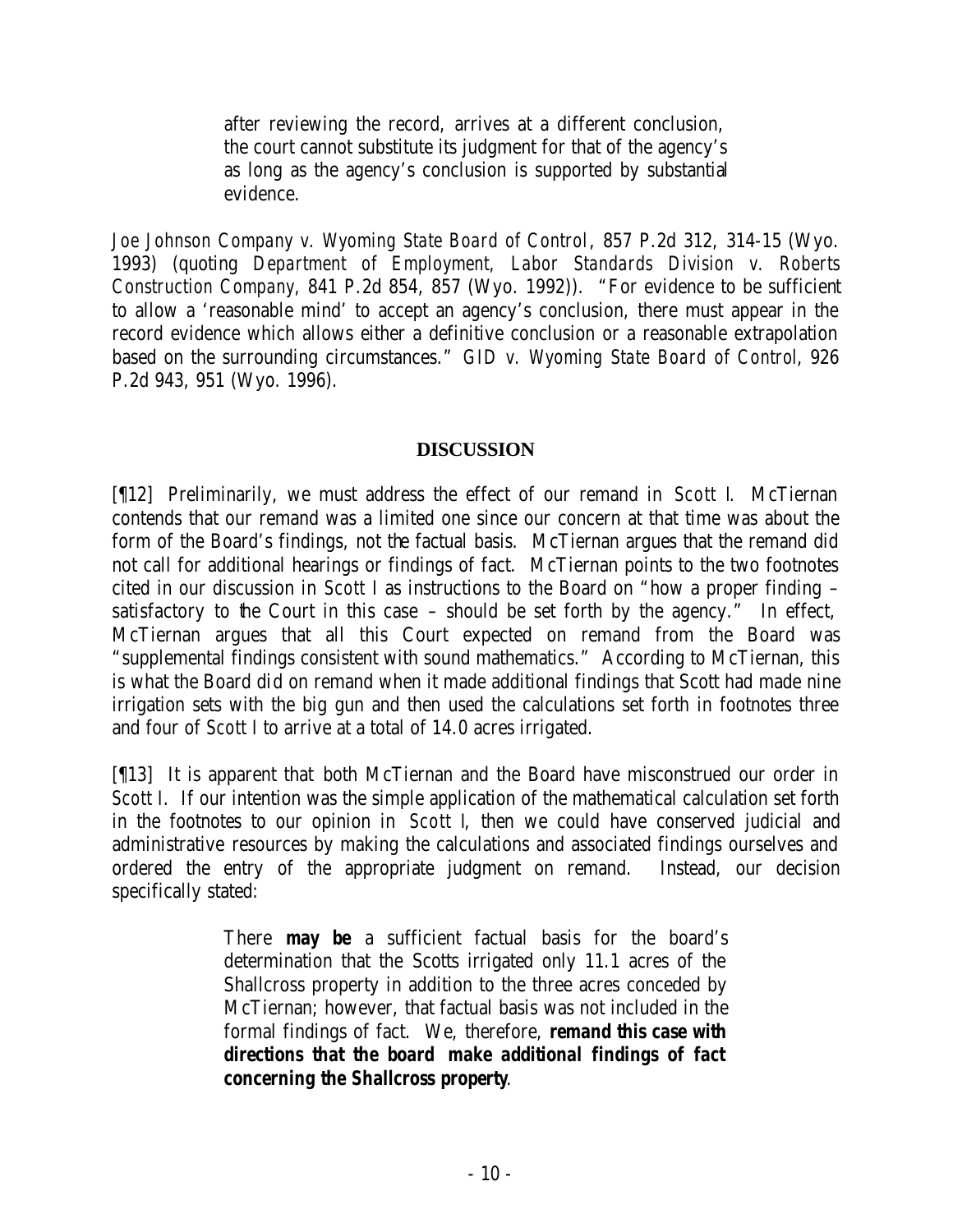*Scott I*, 974 P.2d at 973 (emphasis added). McTiernan is correct in the assertion that we did not mandate any additional hearings. However, our remand was predicated on the assumption that support for the Board's finding that only 14.1 acres of the Shallcross property had been irrigated already existed in the record, and that the Board had simply failed to make the appropriate citations to that record. Accordingly, our remand was with directions to the Board to make those additional findings of fact as required by the Wyoming Administrative Procedure Act.<sup>2</sup>

[¶14] Instead of making additional findings of fact, as ordered by this Court, the Board simply adopted our footnotes as a basis for supporting its original decision. Even a cursory review of our decision highlights the impropriety of the Board's action on remand. We made two observations in the course of our opinion in *Scott I* in support of our conclusion that the Board's decision was not supported by substantial evidence. First, we noted that the Board did not include Scott's testimony regarding how many sets he had done on the Shallcross property. Instead, the Board relied on that testimony after the fact during the appeal before this Court. Second, we noted in the two footnotes that the Board's conclusion that 11.1 acres had been irrigated was not consistent with the facts. Specifically, we noted that if one assumed the nine sets accepted by the Board, and did the proper calculation using the area watered by a big gun, then one ended up with a different number of acres irrigated than that cited by the Board. The footnotes and the accompanying text were not a finding of fact by this Court that we remanded for adoption by the Board. They were examples of why the Board's decision was not supported by substantial evidence; it was not a directive for the Board to adopt specific findings. On remand, the Board should have made findings based on the record as to the acreage within the Shallcross property that was or was not irrigated by the Scotts. We now turn to the specific question of whether the Board's decision on remand is supported by substantial evidence in the record.

[¶15] In its review of the Board's decision on remand, the district court concluded that the Board's determination that the Scotts had irrigated 14.0 acres of the Shallcross property was unsupported by substantial evidence. The district court, after reviewing the record, then concluded that substantial evidence supported a conclusion that the Scotts had only failed to irrigate 9.2 acres of the Shallcross property. McTiernan challenges the district court's conclusion on two grounds. First, McTiernan argues that the district court engaged in an independent exercise in fact finding that invaded the Board's function as the exclusive authority to make factual conclusions. Second, McTiernan contends that the Board's

 2 *See* Wyo. Stat. Ann. § 16-3-110 (LexisNexis 2001) which provides, in relevant part:

A final decision or order adverse to a party in a contested case shall be in writing or dictated into the record. The final decision shall include findings of fact and conclusions of law separately stated. Findings of fact if set forth in statutory language, shall be accompanied by a concise and explicit statement of the underlying facts supporting the findings.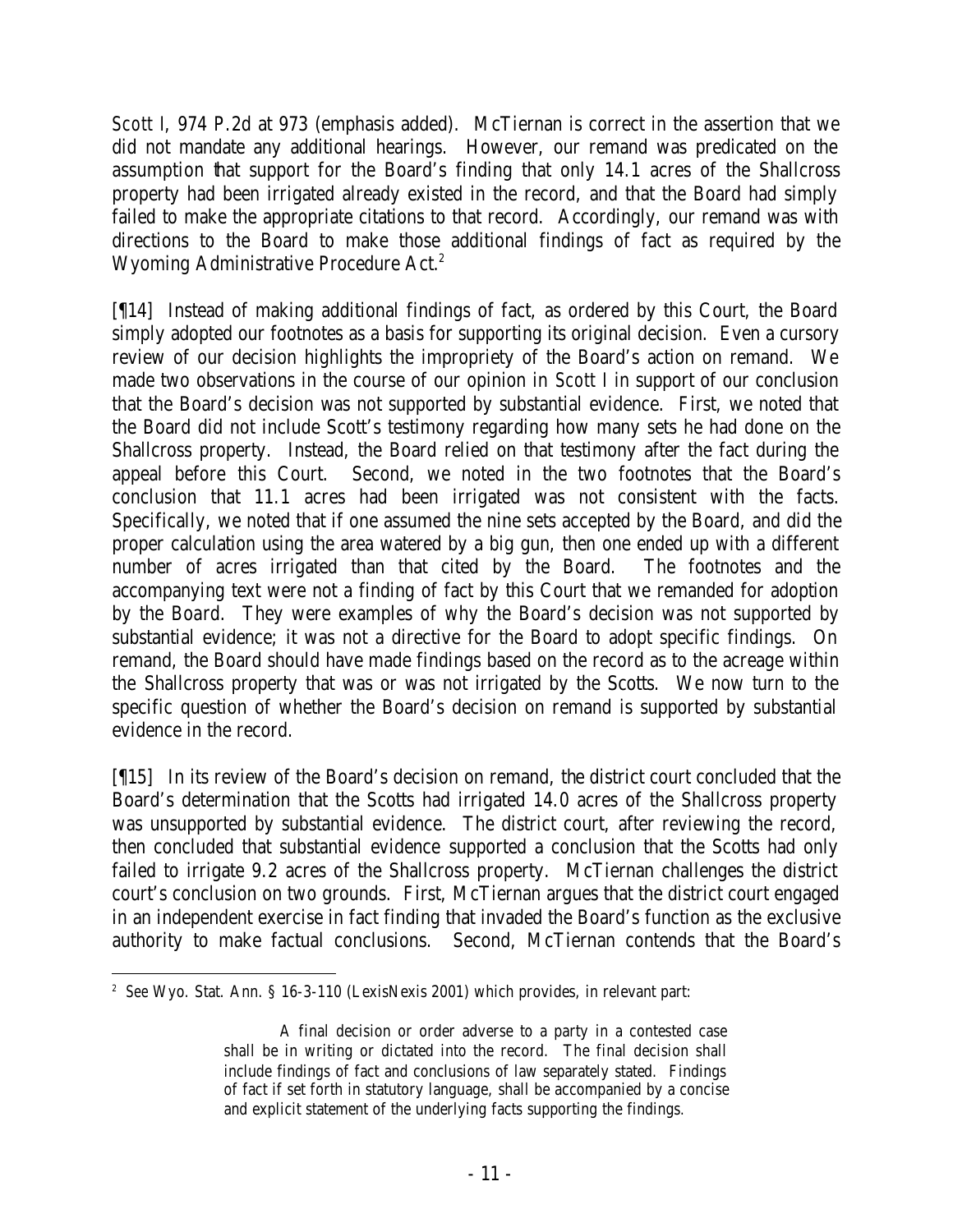finding that Scott irrigated only 14.0 acres was supported by substantial evidence. McTiernan points to Sam Scott's testimony that he made nine sets with the big gun sprinkler on the Shallcross property. He also notes that independent witnesses, along with the various exhibits presented during the hearing, corroborated Scott's testimony.

[¶16] Our own review of the record leads us to conclude that the district court's decision was correct. We defer to the Board's specialized knowledge and expertise regarding the use or nonuse of water and the technicalities involved in irrigation. *Joe Johnson Company*, 857 P.2d at 314. However, we will disturb an agency's decision when it is clearly contrary to the overwhelming weight of the evidence on the record. *Id*. (quoting *Vandehei Development v. Public Service Commission of Wyoming*, 790 P.2d 1282, 1287 (Wyo. 1990)). The district court and this Court are charged with reviewing an agency's decision for substantial evidence. Wyo. Stat. Ann. § 16-3-114(c)(ii)(E) (LexisNexis 2001). That duty requires a review of the entire record to determine if there is relevant evidence that a reasonable mind might accept in support of the agency's decision. *Joe Johnson Company*, 857 P.2d at 314-15. Occasionally, the process of review will necessarily require the reviewing court to engage in an assessment of the facts adduced during the administrative hearing. That assessment does not usually involve a reweighing or reconsideration of the basic facts found by the agency. However, as a by-product of that process, the reviewing court may arrive at an ultimate conclusion derived from those basic facts that is different from the agency's.<sup>3</sup> A court will reach a different conclusion based on the evidence only in those situations where the agency's conclusion is clearly contrary to the weight of the evidence.

[¶17] In *GID*, we were confronted with the question of whether the Board's decision ordering the abandonment of Goshen Irrigation District's supplemental water right to 34 c.f.s. rather than 25 c.f.s. was supported by substantial evidence. 926 P.2d at 951. In support of its decision, the Board relied on the fact that GID had tested a new pump and the capacity of the pump was 34 c.f.s. We concluded that the Board's decision was not

 3

<sup>&</sup>quot;Basic facts are the historical and narrative events elicited from the evidence presented at trial, admitted by stipulation, or not denied, where required, in responsive pleadings. Inferred factual conclusions are drawn from basic facts and are permitted only when, and to the extent that, logic and human experience indicate a probability that certain consequences can and do follow from the basic facts. No legal precept is implicated in drawing permissible factual inferences. But an inferred fact must be distinguished from a concept described in a term of art as an 'ultimate fact.' So conceived, an ultimate fact is a mixture of fact and legal precept[.]"

*RT Communications v. State Board of Equalization*, 11 P.3d 915, 920 (Wyo. 2000) (quoting *Union Pacific Railroad Company v. Wyoming State Board of Equalization*, 802 P.2d 856, 860 (Wyo. 1990) and *Universal Minerals, Inc. v. C.A. Hughes & Company*, 669 F.2d 98, 102 (3rd Cir. 1981)).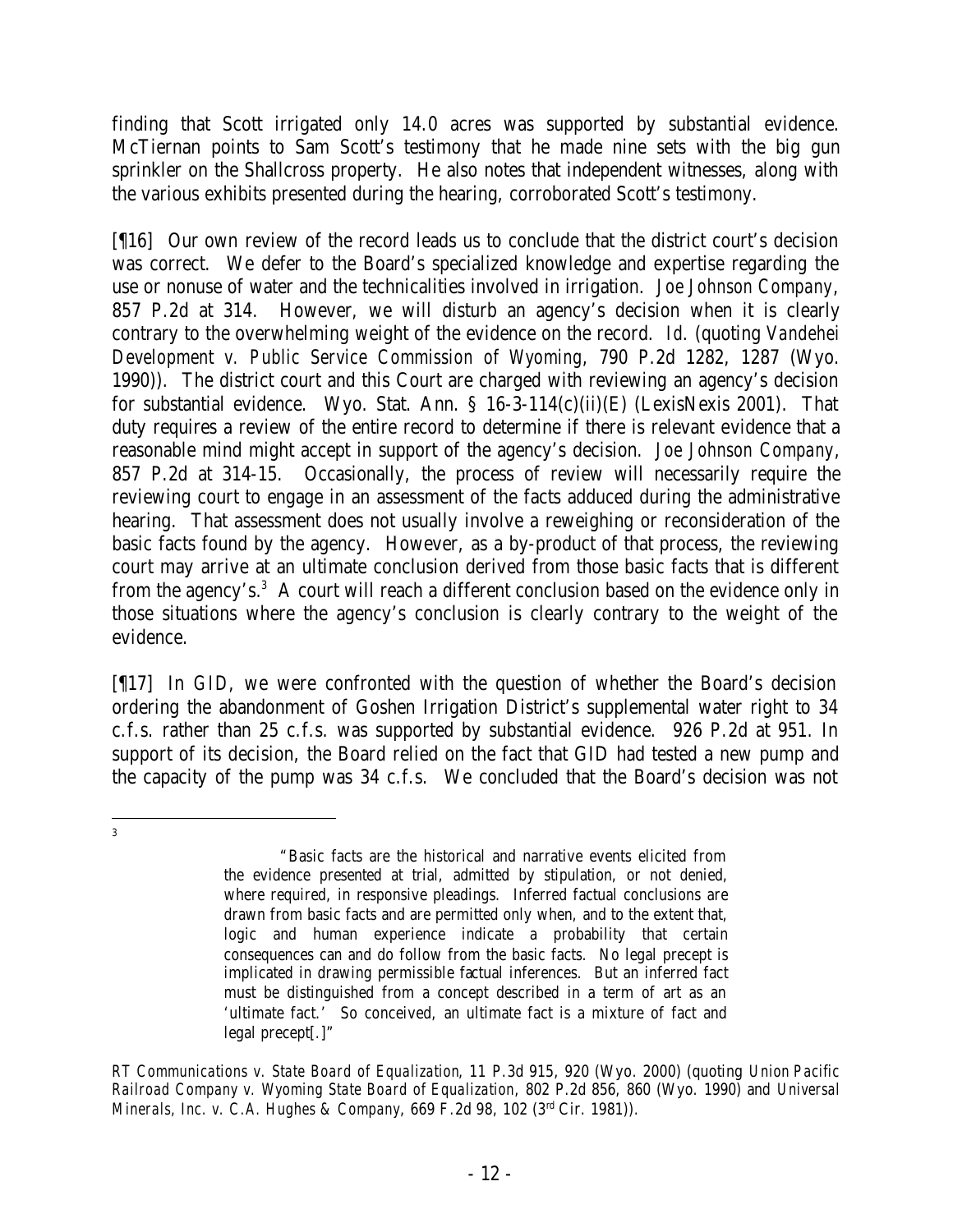supported by substantial evidence because the record disclosed that the hydrographer who testified about the pump test stated: he did not consider himself an expert on pumps; his original estimate of the flow through the pump exceeded the pump's designed capacity; and, he admitted his estimate of the flow rate was "speculation." *Id*. We reversed the Board's decision and remanded with instructions for the Board to reduce GID's supplemental water right to 25 c.f.s. *Id.* at 951-52. In *GID*, we did not disturb the Board's basic factual findings – that the pump had been tested and it had a capacity of 34 c.f.s. – however, after a review of the entire record, we concluded that the evidence produced at the contested case hearing did not support the Board's ultimate conclusion. The same scenario unfolded before the district court in this case.

[¶18] On remand, the Board found that Sam Scott had made nine sets with the big gun sprinkler on the Shallcross property during the 1996 irrigation season. The Board also found that nine sets with a 130-foot radius sprinkler would water 11.0 acres. Combined with the three irrigated acres conceded by McTiernan, the Board concluded that 14.0 acres out of the 28.8 acres constituting the Shallcross property had been irrigated with the remainder abandoned. The district court did not disagree with these basic factual findings. However, after a review of the record, the district court concluded that the evidence in the record did not support the Board's ultimate conclusion. After our own review of the record, we agree with the district court.

[¶19] The Board was correct in noting that Sam Scott completed nine sets with the big gun sprinkler on the Shallcross property during the 1996 irrigation season. As the Scotts point out, however, the nine sets with the big gun sprinkler were done in May of 1996. For some inexplicable reason, the Board ignored all of the evidence of irrigation activity on the Shallcross property during July and August of 1996 done prior to McTiernan's filing of the abandonment petition.<sup>4</sup> That testimony was the basis of the district court's decision and is cited above in our statement of the facts. That testimony indicated extensive irrigation efforts by the Scotts in July and August. Independent witnesses, including John Dahlke, Robert Mullinax, and Roy Powers, whose testimony regarding the May irrigation activities was relied upon by the Board in reaching its original decision, corroborated the Scotts' testimony. Nevertheless, the Board utterly failed to address this evidence. The Board may have concluded that this testimony was not credible and unpersuasive. If that was the Board's conclusion, however, it was incumbent upon it to articulate its reasoning in the order. Wyo. Stat. Ann. § 16-3-110; *Billings v. Wyoming State Board of Outfitters*, 837 P.2d 84, 86 (Wyo. 1992). Ignoring relevant evidence adduced at a contested case proceeding constitutes an arbitrary and capricious action.

[¶20] McTiernan has not directed us to any evidence in the record that would undermine or contradict the evidence cited by the district court, and we did not find any in the course of our review of the record. Accordingly, the district court's conclusion that the Scotts

 4 McTiernan filed the petition on August 29, 1996. *Scott I*, 974 P.2d at 968.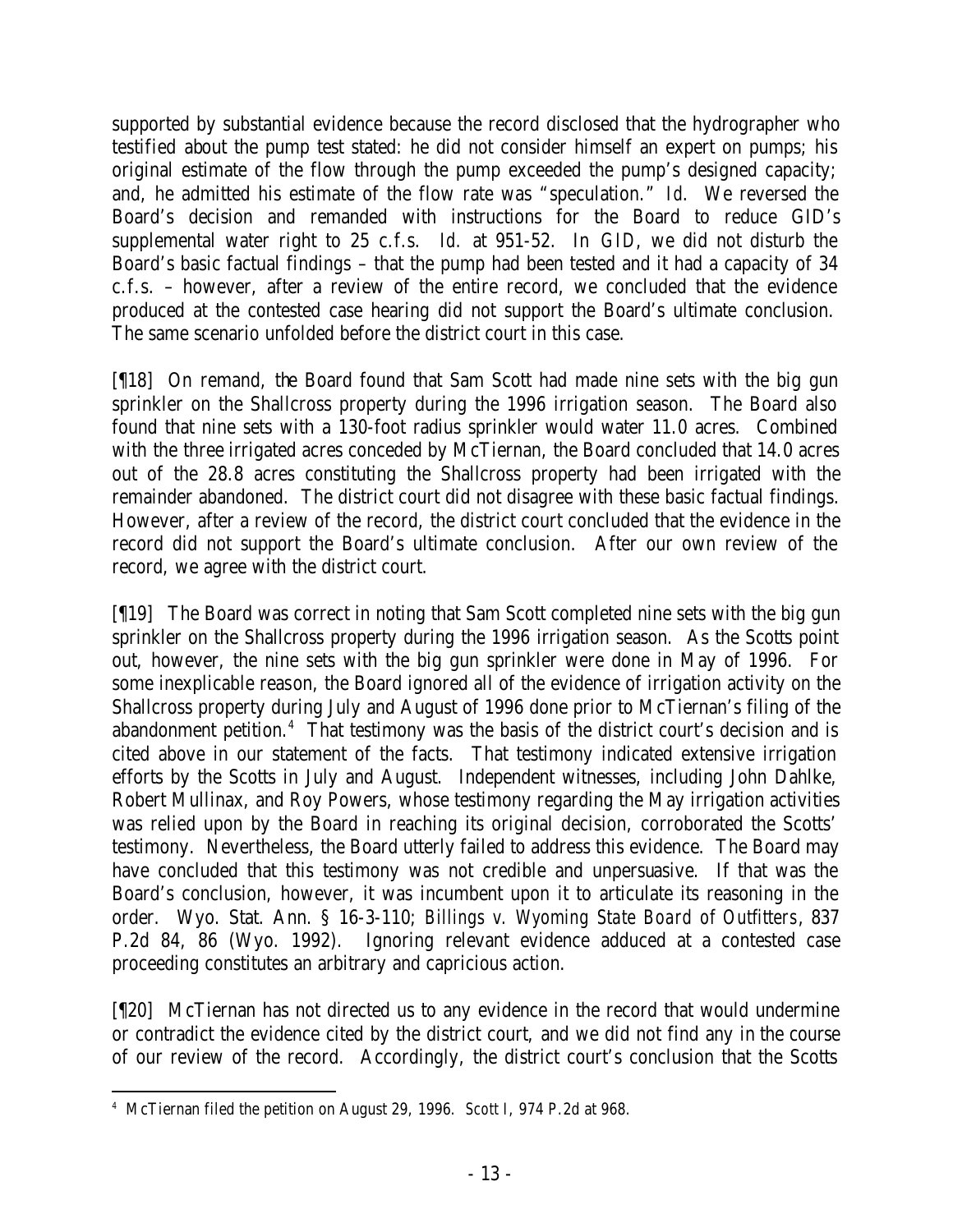irrigated 19.6 acres of the Shallcross property during the 1996 irrigation season is affirmed.

[¶21] In his second issue, McTiernan challenges the district court's decision remanding the Board's order to the Scotts to "file the necessary petition(s) with the State Board of Control for [a] change of point of diversion and means of conveyance and to identify the lands actually irrigated under the John Ross Appropriation." The district court remanded the issue to the Board. The court concluded that "[w]ithout basic findings of fact regarding when and who made changes in diversions and means of conveyance, Scott would not know how to respond to the Board's order." The court ordered the Board on remand to make findings of fact regarding which changes in point of diversion and means of conveyance require a petition from Scott. The district court did note that if the Board simply meant for Scott to identify his point of diversion and means of conveyance without formal petition, it had the power to require that action.

[¶22] On appeal, McTiernan notes that the John Ross Appropriation was a blanket appropriation covering 125 acres so that a definitive description of the lands remaining under the appropriation is necessary. He also points out that since the original water right was issued, the landscape surrounding Smith Creek had changed significantly to the extent that the original diversion point and irrigation canals no longer exist. Under these circumstances, McTiernan argues that the Board had the authority to make the order.

[¶23] Historically, the Board has been granted broad powers to effectuate the statutory and constitutional mandates for the regulation of water in this state:

> When questions arise involving the power and authority of the State Engineer and the Board of Control it is vital to remember that both the Board and the State Engineer are created by the state constitution and not by the result of any legislative enactment. Their general powers are derived from the constitution and not from the legislature, §§ 2 and 5 of Article 8, Wyoming Constitution. It is further noted that, constitutionally, the Board of Control has supervision of the water, its "appropriation, distribution and diversion" within this state under such regulations as may be set by the legislature and that the State Engineer by virtue of § 5, Art. 8, has general supervision of the waters of this state and the officers who administer the same. This distinguishes the Board of Control and its operations from some other administrative agencies.

. . . .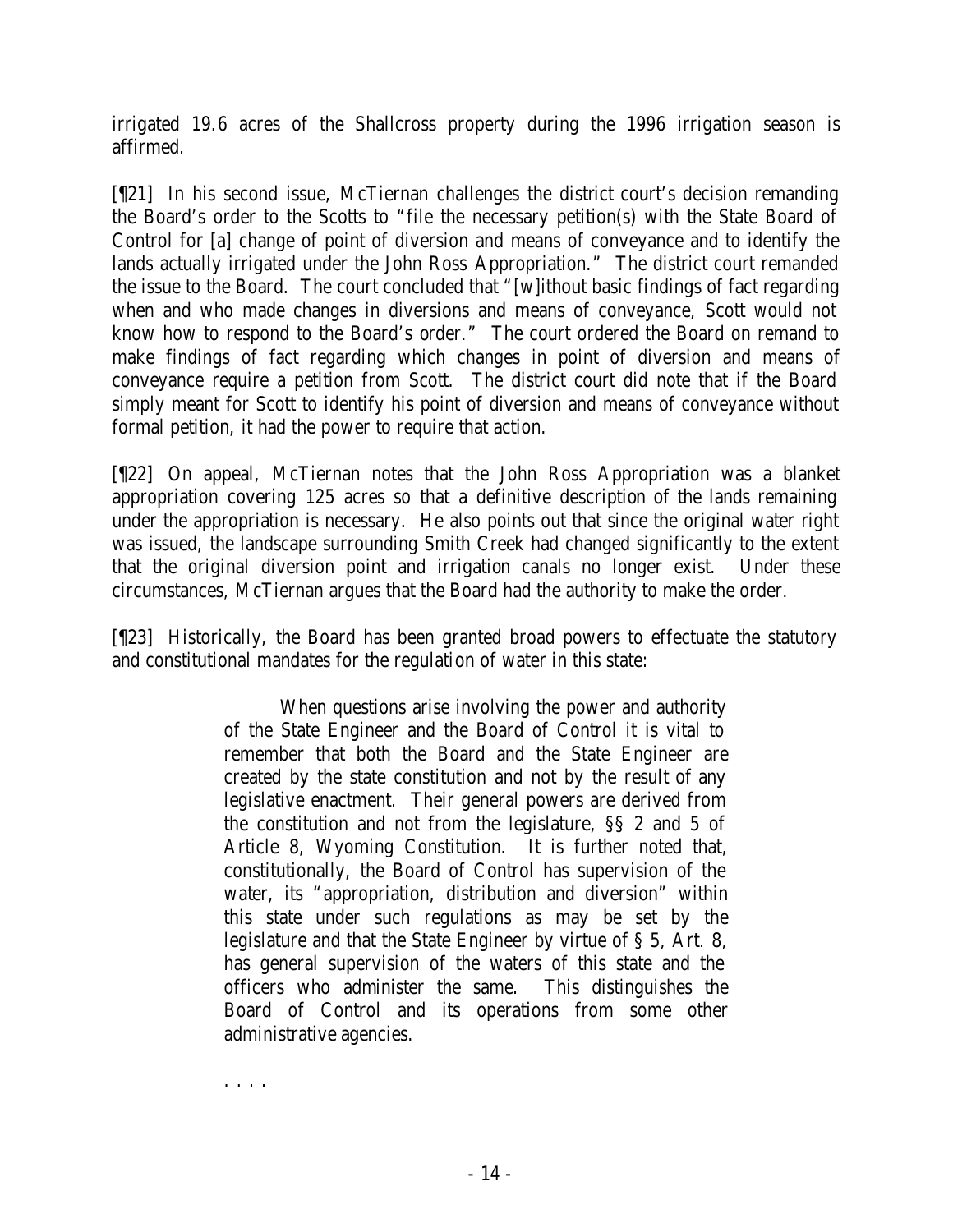. . . If this court were to hold that the powers of the Board of Control are strictly limited to those as prescribed or set out specifically by the legislature, we would deny them the authority and the right of supervision of the waters of this state, their appropriation, distribution and diversion and thus defeat a clearly stated constitutional objective. The Board must, in order to insure proper administration and use of our water be said to possess such powers as will insure the maximum beneficial use of all water, without regard to its source.

*John Meier & Son v. Horse Creek Conservation District*, 603 P.2d 1283, 1288 (Wyo. 1979). As we have noted, however, the Board's ability to exercise its broad authority is constrained by the requirement that its decisions are supported by findings of basic facts upon which its ultimate findings of fact and conclusions are based. *Scott I*, 974 P.2d at 969.

[¶24] The problem with the Board's order, as the district court recognized, is that it gives no guidance to the Scotts. The common owner of the Scott and McTiernan properties made many changes in the point of diversion and in the means of conveyance prior to the 1965 legislation that required petitions to the Board to make those changes. Naturally, the question then becomes to which point of diversion or means of conveyance is the Board referring? Without findings of fact to support this order, the Scotts are left to speculate on exactly what the Board is referring to in its order. The Board has the authority to define or quantify water rights when the original adjudication documents do not clearly set forth the scope of the water rights. *Scott I*, 974 P.2d at 974 (citing *Zezas Ranch, Inc. v. Board of Control*, 714 P.2d 759, 762-64 (Wyo. 1986)). However, the Board required Scott to file a petition to *change* the point of diversion and means of conveyance -- not merely an identification or quantification of the Scotts' water rights. The Board would clearly have the authority to require the Scotts to identify the lands under the John Ross Appropriation and the point(s) of diversion and means of conveyance associated with that water right. If that action was the intention of the Board when it made its order, then it may certainly modify its order to reflect that intent. On the other hand, if the Board intended to require a formal petition from the Scotts to change the point of diversion and means of conveyance, then it will have to support its order with the necessary findings of fact.

## **CONCLUSION**

[¶25] The Board's decision that the Scotts had abandoned 14.8 acres of the 28.8-acre Shallcross property was not supported by substantial evidence. We concur with the reasoning of the district court in finding that the Scotts abandoned 9.2 acres of the subject property. Accordingly, the district court's decision is affirmed, and we remand with